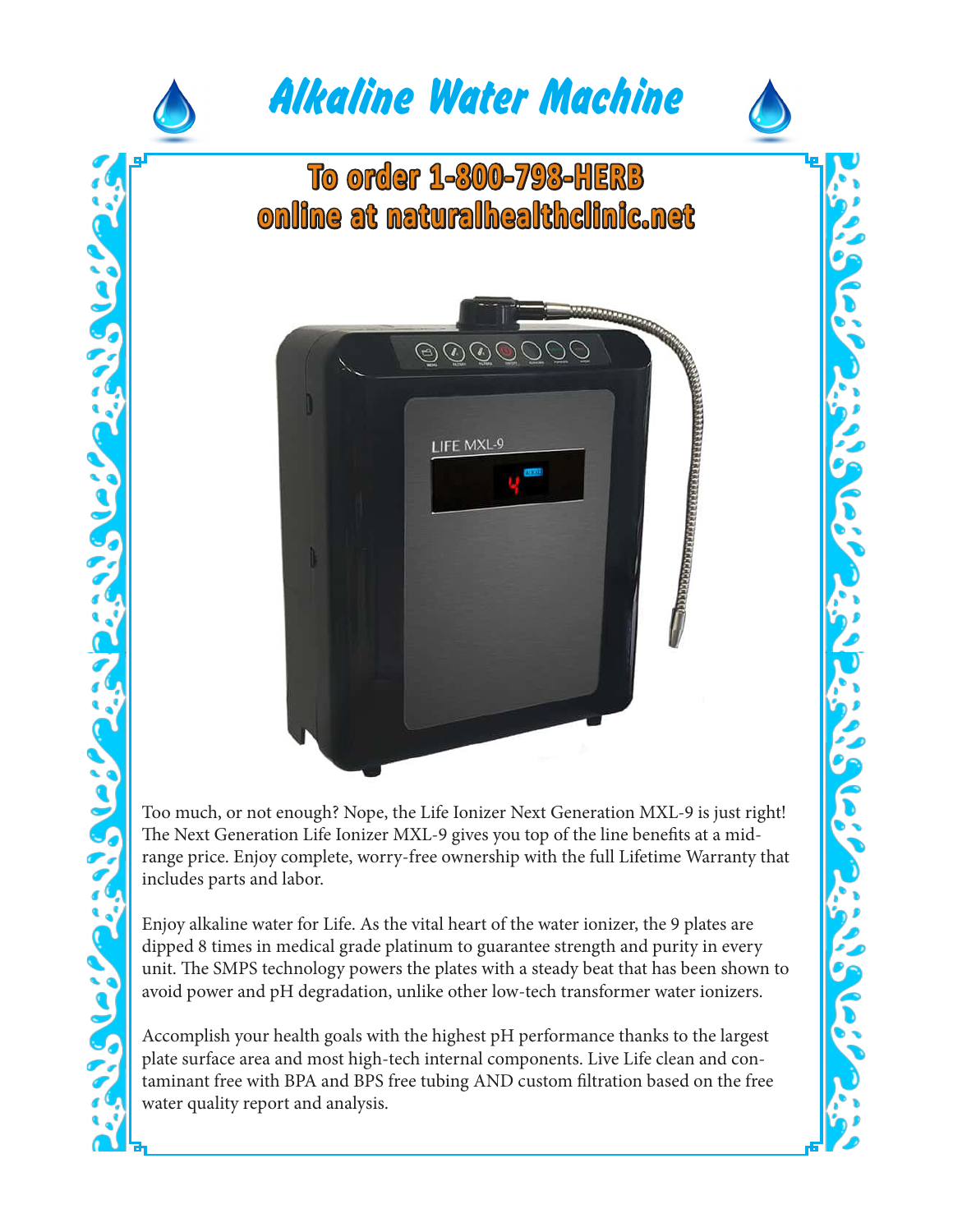

**For mail order of alkaline water, call 1-800-798-HERB Or order online at naturalhealthclinic.net** Alkaline Water Introduction

## *The Challenge*

Water that is filled with contaminants, toxins & has a low pH (acidic) is the wrong kind of water. Most tap water & many bottled waters are the wrong kind of water for those reasons. What can the wrong kind of water do to you? Drink it & your body can be filled with toxins, become acidic or be robbed of essential minerals required for good health. Water that is not good for you may also contribute to premature aging & illness. Acidic water makes your body deplete its alkaline buffer to maintain pH balance. It does this by pulling calcium from the bones & elsewhere. Acidic water also causes your body to absorb toxic minerals like mercury, instead of healthy minerals like calcium. Besides toxicity & acidity (low pH), other detrimental factors from the wrong water include:

- Oxidizing Positive ORP (Oxidation Reduction Potential) which promotes free radical tissue damage
- Hard to absorb Large water molecule clusters must be broken down in the body
- 
- Lacking minerals Reverse osmosis, de-ionized & distilled waters are stripped of essential minerals which robs your body

### *The Solution*

The water you drink has a huge impact on your health. Drink alkaline water & you reduce your chances of suffering from health problems such as high blood pressure, osteoporosis & weight gain. Why alkaline water matters – your body maintains its blood supply in a range of 7.35–7.45 pH. Alkaline water has a higher pH that flushes toxins out through the kidneys. Plus, maintaining the proper pH balance in your kidneys has been shown to regulate metabolism to help prevent obesity, high blood pressure, high blood cholesterol, high blood sugar & kidney stones. So, cleanse your body with every glass!

# *Other Benefits Include*

- Antioxidants Ionized alkaline water increases antioxidant levels in the body
- Hydration Alkaline water hydrates you better than plain water
- Detoxification Provides gentle, effective daily body cleansing
- Bone Health– Alkaline water helps maintain bone density
- Metabolism Raising pH supports a healthy metabolism

### *The Testimonies*

Ray had stiff & swollen knees & now feels so much better. Faith has so much more energy.

#### *Ordering Information*

Please call to place your order today for alkaline water at 1-800-798-4372.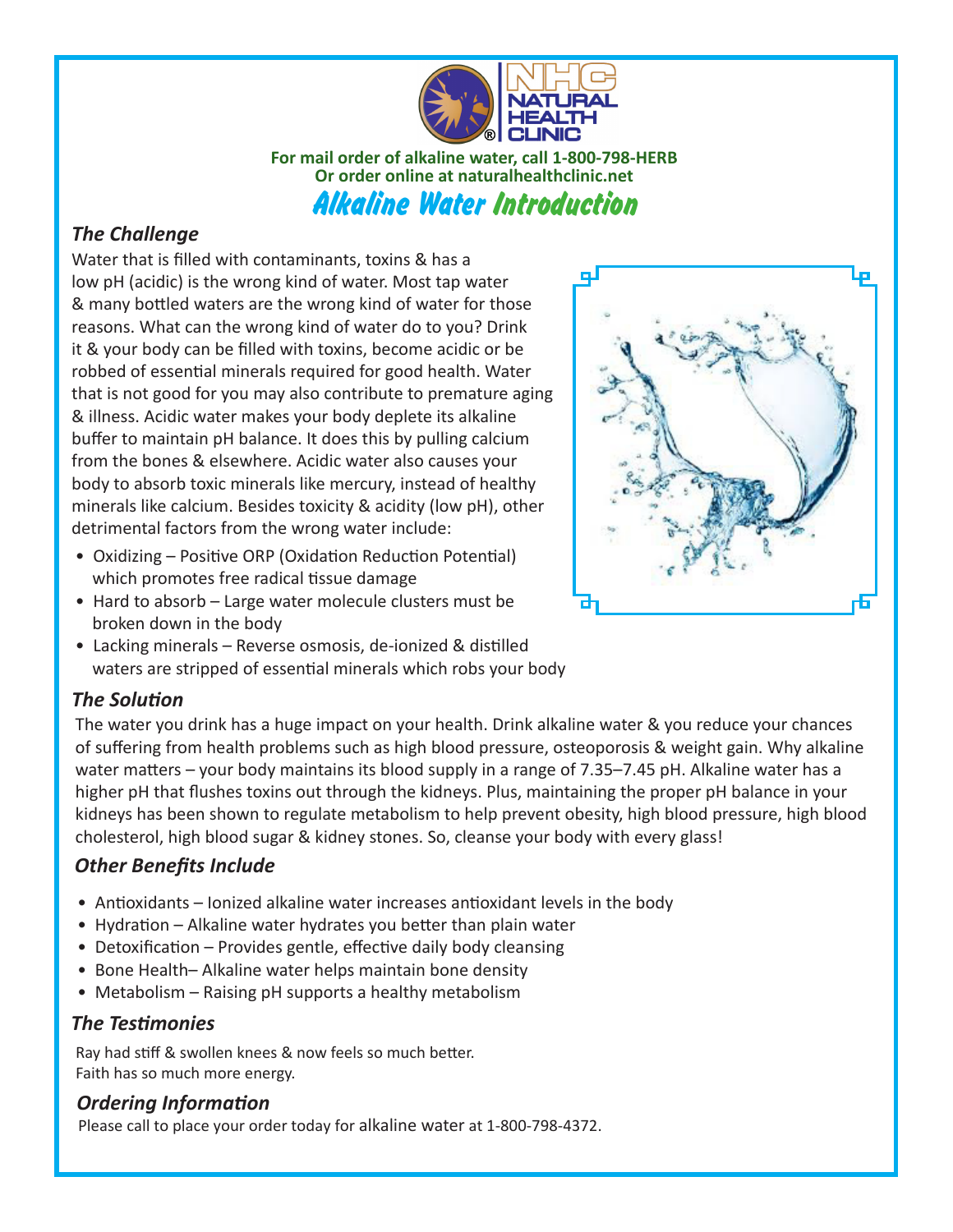

**For mail order of alkaline water, call 1-800-798-HERB Or order online at naturalhealthclinic.net**

10 Reasons to Drink Alkaline Water Every Day

- **Hydration**
- **Weight Loss**
- **Liver Health**
- **Bone Health**
- **Detoxification**
- **Digestive Health**
- **Balance Body pH**
- **Sports Performance**
- **Age-fighting Antioxidants**
- **Heart Health and Blood Pressure**



16.9 oz

Alkaline water produced by the Life Ionizer is not a new filtration system or a new type of bottled water. Alkaline water from a water ionizer has numerous health benefits that have been documented in studies above and beyond tap water or bottled water on the market.

In fact, alkaline water has been used in all major hospitals in Japan for over 50 years. Japan has one thing in mind: they work on prevention, whereas here in North America, we concentrate on treatment. That is one of the main reasons we are number 37 in longevity and Japan is number 1.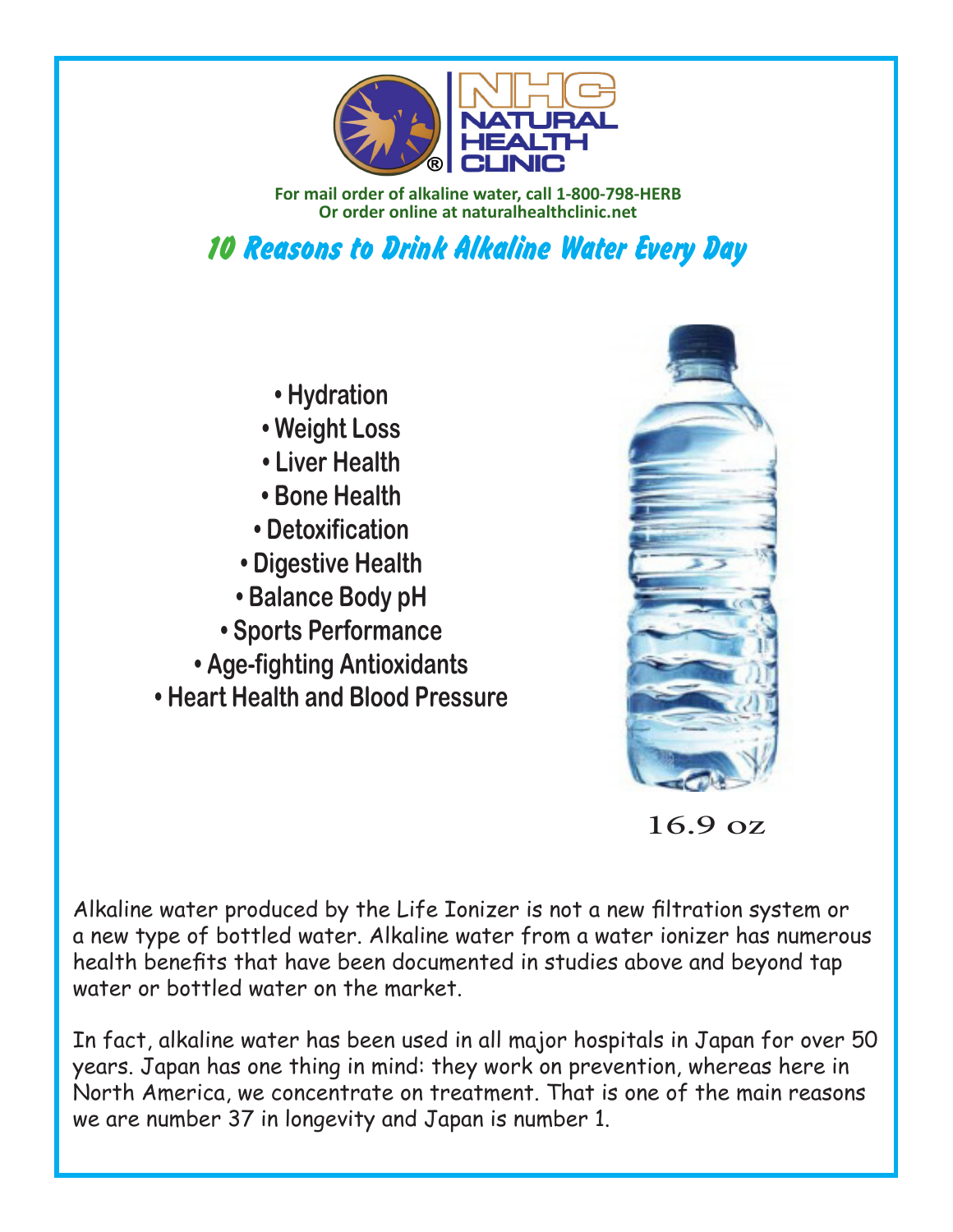

**For mail order of alkaline water machine, call 1-800-798-HERB Or order online at naturalhealthclinic.net**

Facts About The Life MXL-9 Alkaline Water Machine



# **Quick Overview**

The **LIFE MXL-9** is the most powerful 9 plate ionizer on the market! It comes with an advanced SMPS power supply & the choice between flat or mesh electrodes. Also, it allows for easy filter access through LIFE's newly designed & patented front sliding filter door.

# **Additional Information**

- Available colors black or white
- Installation convertible under counter or on counter-top
- Protection automatic heat sensor
- Power System SMPS (switched mode power supply)
- Lifetime warranty on labor Lifetime warranty on parts
- Dimensions 15 x 12.5 x 6.26

## **Buy LIFE IONIZER with Confidence!**

- AAA+ Better Business Bureau rating
- Lifetime warranty on parts & labor for high end LIFE Ionizers
- You get the best warranty in the industry so you can buy with confidence
- You get cutting edge water filtration technology that makes your water healthier & safer
- You get pH balanced mineral water that is designed to promote optimum health with daily use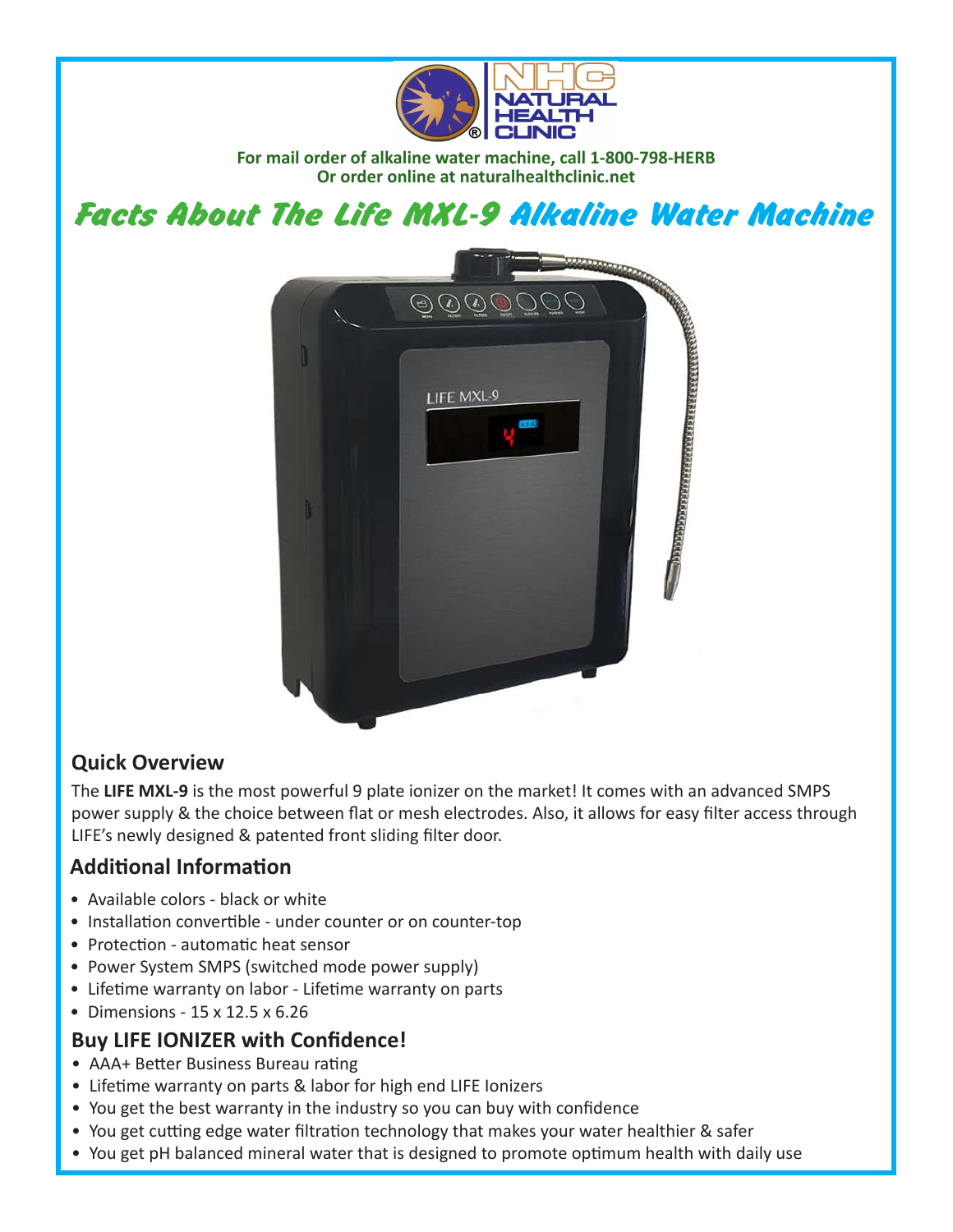# About The Life MXL-9 Alkaline Water Machine

#### **Advanced Features**

Below are the very high tech cleaning functions of the Life MXL-9 Cleaning System

#### **MESH Technology**

LIFE MESH Technology Increases the antioxidant power & pH of alkaline water by as much as 30%

### **XL Chambers**

Life's new XL chambers are triple reinforced to overcome the #1 cause of water ionizer failure: ionization chamber breakage. Life's new large XL ionization chambers increase the contact time that water has with the ionizer plates, which increases the pH & antioxidant ORP levels that Life Ionizers can produce. Life guarantees that their new M Series XL systems will out perform all other comparable ionizer models.

## **Huge Ultraviolet XL Sterilization System UV Light Technology**

UV light is EPA approved for protection from

- Bacteria such as the deadly e-Coli
- Viruses such as Hepatitis A

### **Effcient Life MicroMembrane Technology**

(EFT) Energy Frequency Technology energizes alkaline water with 205 potentially health-building energetic frequencies created by quantum biologists. Puts more health in every glass! Life's new high efficiency micromembranes enable their new 2018 M Series XL ionizers to reach higher pH & antioxidant ORP values than ever before. You get more acid-fighting pH balance, & more age-fighting antioxidant potential in every glass of ionized alkaline water you drink.

### **Molecular Hydrogen** XL

Want hydrogen? Some health experts suggest that consuming hydrogen leads to many health benefits. Life's new Molecular Hydrogen XL technology enables Life to make more molecular hydrogen than all other brands of ionizers. Life's combination of XL Matrix GRID plates & XL Power Systems produce the highest levels of molecular hydrogen that a glass of ionized alkaline water can hold. Life guarantees it.

### **XL Power™ SMPS Electrodes (Number of Plates) 9**

Combine Life's new XL Power™ supplies with XL Matrix GRID™ plates & you'll get the highest pH & antioxidant ORP levels possible. Life's high efficiency XL Power™ is perfectly matched to perform with XL Matrix GRID™ plates to produce the highest possible pH & antioxidant ORP levels with energy-saving efficiency. You get the highest levels of acid fighting alkalinity & age-fighting antioxidant potential possible. Competing ionizers can't even come close. The healthiest ionized alkaline water in the world is made by Life. Puts more antioxidant power into every glass of water you drink.

### **Vitamin C Ceramic Block Filter Technology**

Protects you from the harmful effects of chlorine & chloramines, which have proven harmful even in tiny amounts! Protection found exclusively in LIFE Ionizers.

**First Internal Filter –** Coarse granular activated carbon traps sediments and begins our multi stage process to treat toxins commonly found in all tap water such as chlorine, heavy metals and pesticides.

**Second Internal Filter –** Our exclusive Vitamin C Ceramic Block® technology (patent pending) that specifically address chlorine and chloramines, and the fine granular activated carbon work together to protect you with the highest levels of toxin reduction found in any home water ionizer.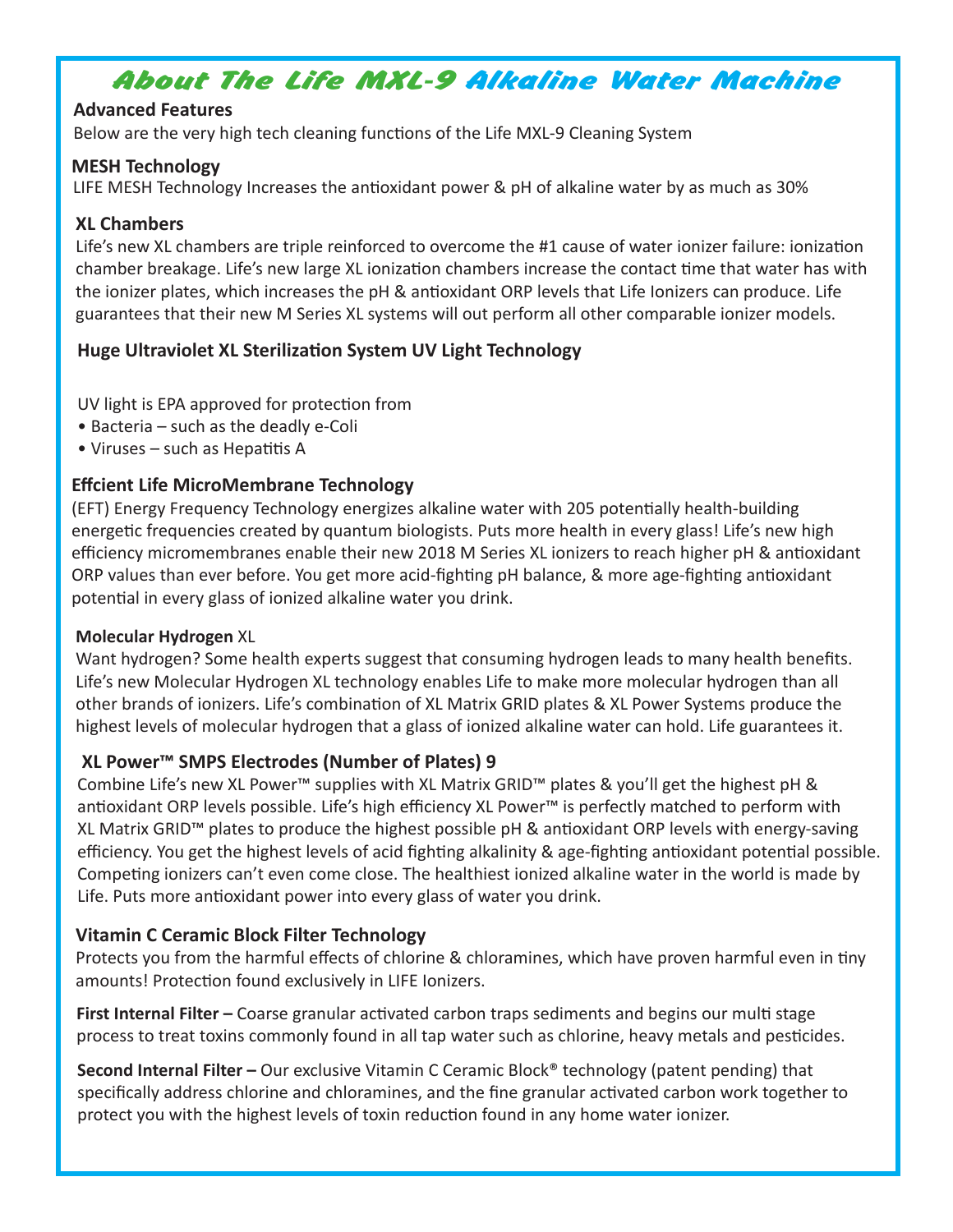# Why Buy an Alkaline Water Machine?

How much money can be saved from no longer buying bottled water?

Bottled water can cost 2000 times as much as tap water! At \$2.50 per liter (\$10 a gallon) bottled water costs more than gasoline! Most of this extra bottled water cost is driven by transportation & packaging!

You can finance a LIFE IONIZER from the Natural Health Clinic for less than you are paying for bottled water!

## Bottled water may not be as healthy as you think...

The EPA says some bottled water is nothing more than tap water, some of it filtered, some of it not! Bottled waters with reverse osmosis used to "purify" actually strips essential minerals so that minerals are then added which are inorganic & may contain high levels of sodium!

# Do you really know what's in your bottled water?

According to the FDA, bottled water plants generally are assigned low priority for inspection! As a matter of fact, tap water is actually held to higher purity standards than bottled water is in the U.S.! The FDA does not monitor pH levels & allows fluoride to be added to bottled water! The FDA does not require bottled water companies to disclose what contaminants have been found in it! Two of the top selling U.S. brands--Pepsi's Aquafina & Coke's Dasani--admitted are purified municipal water! Many other bottled water companies, labeling their product as "purified" or "natural spring water", have confessed to filling their products with simple tap water!

## And do you really know how safe the plastic that holds your bottled water?

Beware if that plastic water bottle is not marked "BPA-free"! Beware if that plastic water bottle is stamped PET (or PETE) &/or has 1, 3, 6 or 7 on it! The plastic most commonly used is polyethylene terepthalate (PET), which is a form of polyester! And how long has that water bottled in plastic been sitting in a warehouse or storeroom before you bought it?

## And then there are the environmental impacts!

Tens of billions of bottled water bottles sold each year in the U.S. end up in incinerators or landfills or lying in the street!

It's estimated that it takes between 400 & 1,000 years for a single plastic bottle to biodegrade! And then there's all the petroleum & natural gas needed to make the plastic bottles- more than 1.5 million barrels of oil annually, enough to fuel some 100,000 U.S. cars for a year!

# The Advantages of Alkaline Ionized Water

Made without using chemicals!

Filtered & ionized for optimum quality!

**Savings:** Saves a lot of money over bottled water--just pennies a gallon to make! **Purity:** LIFE Ionizers custom pre-filtration purifies your water before it is ionized! **Convenience:** Going often to the store for bottled water becomes a thing of the past! **Taste:** Raising the pH of water with a water ionizer has been shown to improve taste! **Versatile Uses:** Acidic pH = cleaning & sanitizing / 11 pH = wash veggies & raw meats 8.5-9.0 pH = drinking, cooking, making your own coffee, tea or other drinks / 7 pH = for babies to drink

If you're concerned about water quality or expense, you will quickly find it much less expensive buying a LIFE IONIZER from the Natural Health Clinic for your home or office!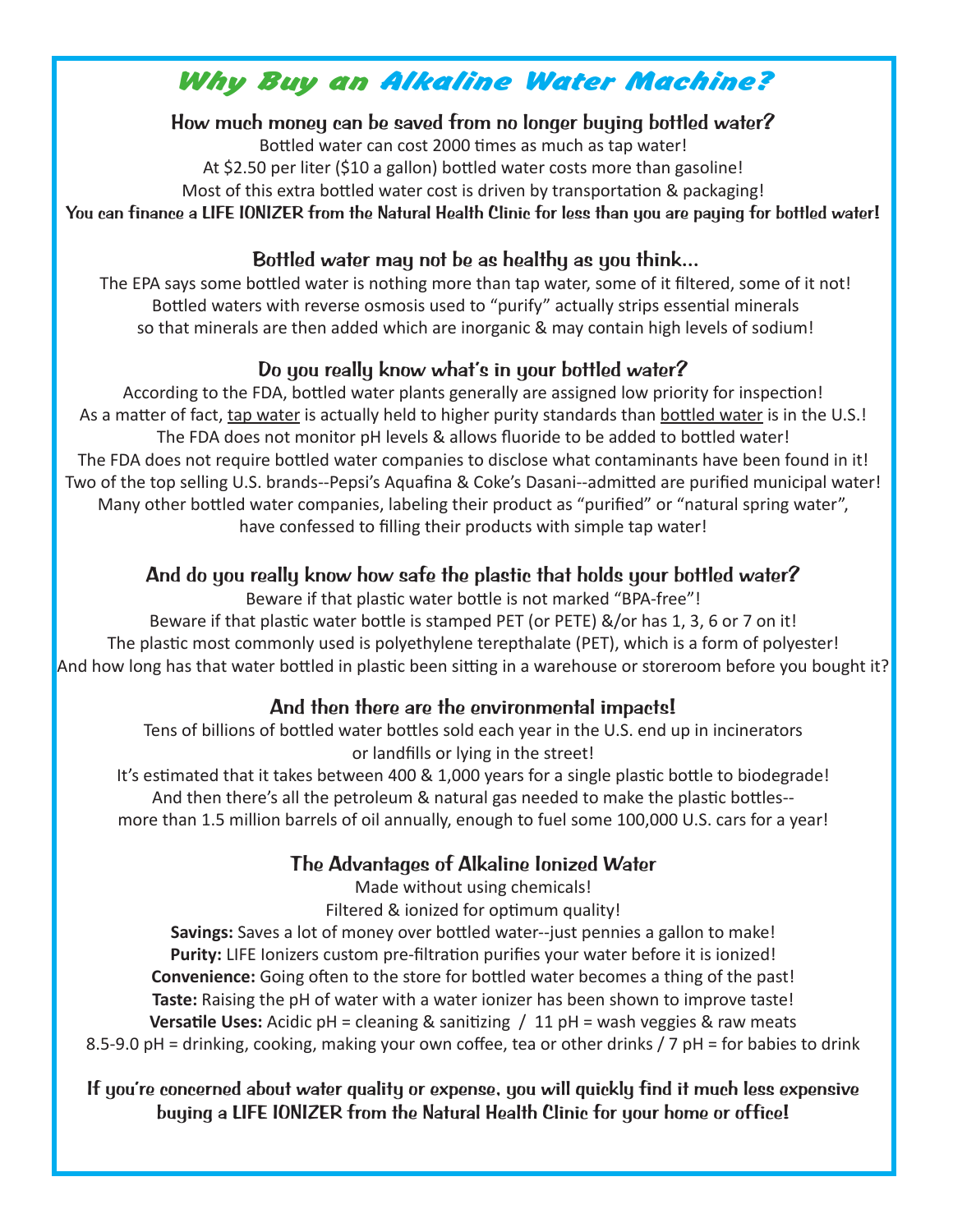

Strong alkaline water is not safe for drinking.

#### **Uses for Strong Alkaline Water pH 11.0**

- **Detergent** Reduce detergent use due to detergent-like effect. Pour 2 4 gallons in with laundry & no need to use detergent.
- **Cleaning** Great for all-purpose cleaning & due to its ability to emulsify oils, use for greasy areas on floors, kitchen countertops, bathrooms & more. Remove oily substances from hard to clean items such as the outdoor grill.
- **Sanitizing** Great for sanitizing utensils, cutting boards, knives & dishes.
- **Stains** Remove spots & stains. Also helps remove stubborn toilet bowl stains.
- **Pesticide Residual** Remove pesticides & impurities from vegetables & fruits. Pesticides are often oil-based & not removed with standard water. High alkalinity water more effectively emulsifies oil, cleans oily or greasy items, strips oil-based pesticides off produce & infuses vegetables with negative ions that retard their degeneration.
- **Plant Diseases** Kill fungi & other house & garden plant diseases. This is especially noteworthy because agriculture workers do not have to wear protective gear when applying strong alkaline water to plants.

# **Additional Uses for Strong Alkaline Water pH 11.0 - 10.0**

#### **Uses for pH 11.0-10.0 in Food Preparation**

- **Fruits** & **Vegetables** Enhances natural food flavors & improves nutrient absorption by the body. Sterilize (soak) produce 10-15 minutes to remove bitterness by decreasing food's acidity. Discard soaking water.
- **Meats** Meats such as beef, chicken & fresh fish sterilize (soak) for 20-30 minutes to improve taste & tenderness.
- **Cooking Beans** Beans cook to perfection in less time! Soak beans for a shorter time before cooking.
- **Cooking Rice** First rinse rice in pH 8.5 alkaline water & then cook that rice in pH 10.0 water to quicken cooking time, reduce damage to the rice & maintain its natural flavor.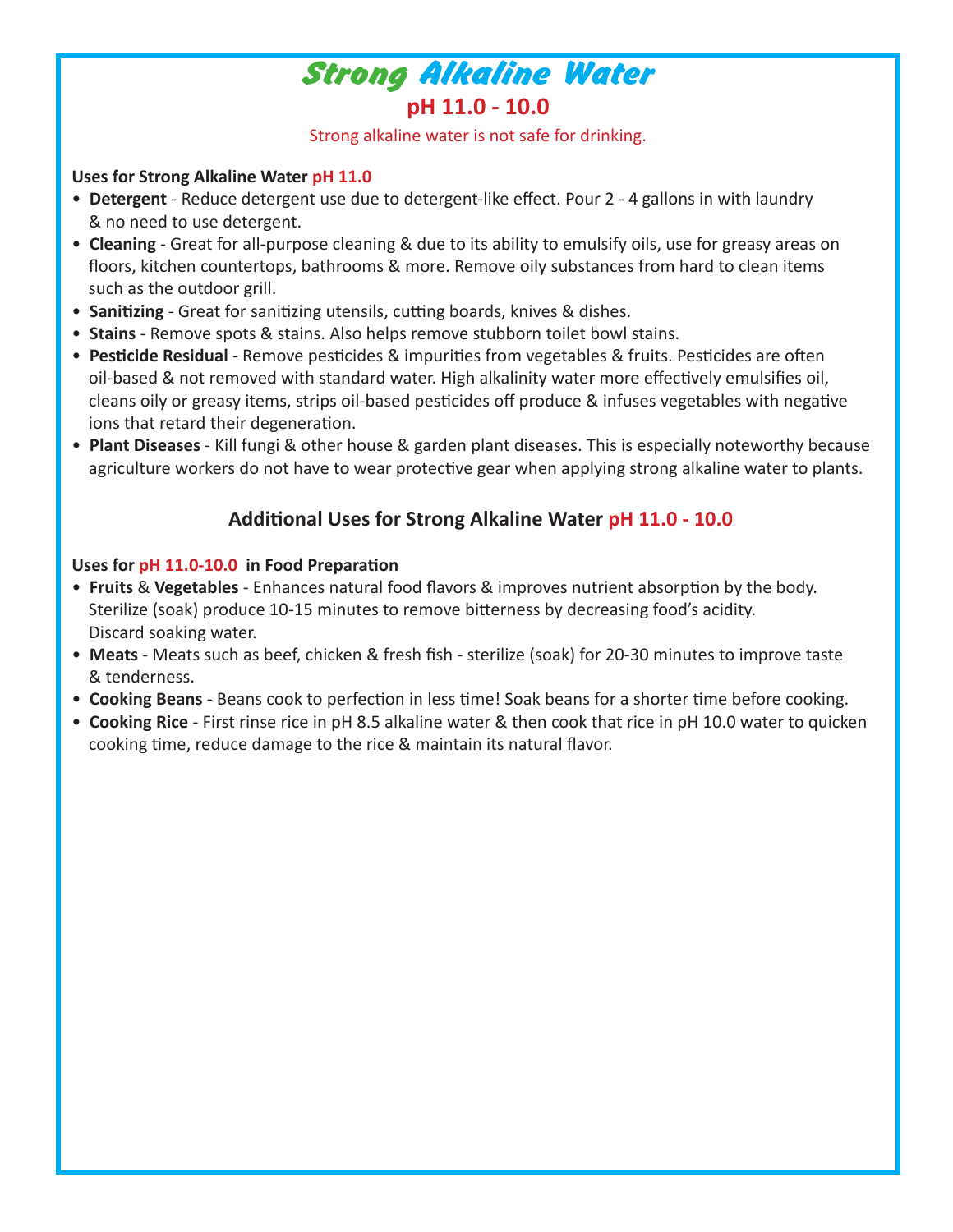# **pH 9.5 - 8.5** Alkaline Water (continued)

- **pH 8.5** Use this level when you first start drinking alkaline water. Drink this level for one to two weeks before progressing to pH 9.0. Also, pH 8.5 is a good level for mixing with powdered milk & for those with gastroenteric issues.
- **pH 9.0** After drinking pH 8.5 water for one to two weeks, drink this water for one to two weeks. This is the level most adults choose to drink. This is also a good level for making tea; it enhances natural flavors & shortens steeping time. If you drink alcohol, this level of water is good to help with hangovers.

## **Additional Uses for Mild Alkaline Water pH 9.5 - 8.5**

#### **Household Uses for Mild Alkaline Water pH 9.5 - 8.5**

- **Taste** Safe for drinking & gives water improved taste a lighter, sweet flavor with no unpleasant odor.
- **Ice Cubes** Make ice cubes to improve the flavor & pH of any beverage.
- **Body pH** Helps to balance the body's pH level.
- **Colon Cleanse** Helps to remove accumulated waste when used with a colon cleansing unit.
- **Calcium** With continued use, this pure water helps to replenish calcium levels.
- **Cooking** Cook vegetables in this pure water to help maintain their nutrients & color. Great for making soups. Soups & stews will have purer flavor, lessening the need for additional seasoning such as salt.
- **Coffee & Tea** Make coffee, tea & other drinks to enjoy a richer flavor than ever before.
- **House & Garden Plant**s Will thrive when watered with this pure water. (Exception: acid-loving plants such as African Violets thrive with acid water)
- **Fresh Flowers** Fill your vases with alkaline water to extend the life of most fresh cut flowers.
- **Pets & Animals** Animals will experience increased health & energy as well as decreased body odor when drinking it.
- **Pet Care** Bathe pets in alkaline water to emulsify dirt, oils & reduce odor. Rinse with mild acidic water.
- **Crafts** Perfect for dying cloth.



#### **Uses for Purified Water pH 7.0**

- **Delicious** water for drinking.
- **Medication** Recommended pH level if taking prescription drugs. Medication will be quickly absorbed, helping quicker assimiliation.
- **Babies** ideal for drinking or when preparing baby formula or food.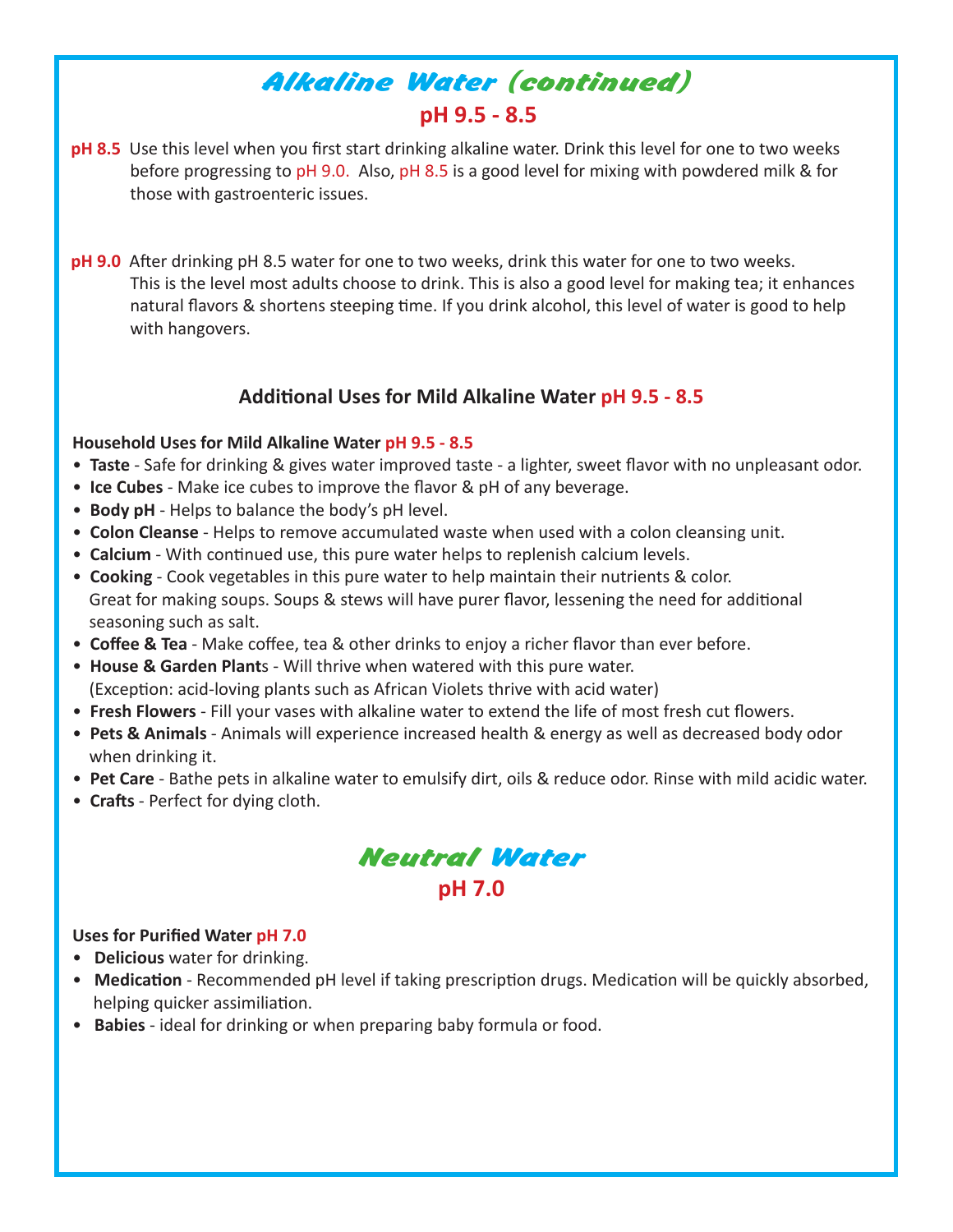# Mild Acid Water -"Beauty Water"

Acidic water is not safe for drinking.

# **pH 6.5 - 5.0**

#### **Uses for Mild Acidic Water pH 6.5 - 5.0 Astringent Effect**

- **Skin** Great for bruises, scrapes, wounds, pimples, boils, infections or other skin eruptions. Soak the infected area for 20-minute periods 2 to 3 times per day or more if desired until healed. If the area becomes & stays red, reduce the acidity-level, i.e. if using pH 6.5 switch to pH 5.0.
- **Skin Breakouts** Helps minimize acne & skin discoloration, bumps, or rashes.
- **The Face** Helps to make skin smooth, reduce fine wrinkles, & improve overall sheen & condition of skin.
- **Hair Care**  Use before & after shampooing to not only protect hair, but also help to minimize hair loss, relieve itchy scalp, dandruff & improve overall condition of hair.
- **Conditioner** Use instead of a conditioning rinse to reduce tangles & give hair a healthy shine.
- **Bathing**  Add 2 3 gallons of acidic water into tap water in bath tub. Bathing in this water will improve the overall health & beauty of your skin & many skin conditions. Plus, acidic water will keep your tub free of rings while keeping your skin radiant.

• **Shaving** - A great natural aftershave for men & women. Helps minimize rashes caused by shaving. **Antiseptic Effect**

• Use this water as an antiseptic, skin tonic or cleanser. It is able to tighten & smooth skin & is particularly effective in minimizing skin breakouts such as acne, pimples, skin discoloration, bumps or rashes.

### **Sterilizing Effect**

- **Great for Killing Bacteria**  Helps keep the skin clean & to improve skin condition.
- **Athlete's Foot & Nail Fungus**  Excellent therapy for fungus such as athlete's foot. Use as a warm water to soak 20-30 minutes daily to speed recovery.
- **Teeth & Gums**  Regular use will help to maintain healthy teeth with whitening, sterilizing & disinfecting results & healthier gums. Effectively removes plaque from teeth.
- **Toothpaste** Brush with acid water instead of toothpaste. Rinse with alkalized water if possible.
- **Toothbrush** Sanitize your toothbrush by soaking for 20-30 minutes.
- **Gargling**  Pevents infection of germs by killing microbes that cause colds & tonsillitis. Gargle with acidic water several times per day to relieve sore throat. Also removes bad breath.
- **Burns** When applied to affected area, eases the pain of burns & accelerates recovery.
- **Chapped Hands** Speeds recovery.
- **Sunburn** Relieves inflammation & hastens recovery.
- **Eczema** Keeps skin clean, minimizes itching & accelerates recovery.
- **Insect Bites**  Relieves itch from mosquito bites, bee stings, poison ivy & poison oak.
- **Minor Cuts, Scratches, Abrasions**  Helps clean wounds & accelerates recovery.

### **Eco-Friendly Effect**

- **Water Plants** Use for acid-loving house & garden plants for optimal growth.
- **Fresh Cut Flowers** Dip the stems in acidic water to extend freshness.
- **Clean Glass** Substitute for glass cleaner on glass, mirrors, metallic surfaces & utensils.
- **All-Purpose Cleaner** Clean without chemicals! Remove dirt & grime, reduce odors, & clean any surface. **Miscellaneous Uses**
- **Pet Care** Bathing your pets in mild acid water helps to prevent skin disease, itching & also leads to an overall healthier coat of fur including silky fur & healthy skin.
- **Brushing Pets** Gives your pet soft & shiny fur when you brush them with it.